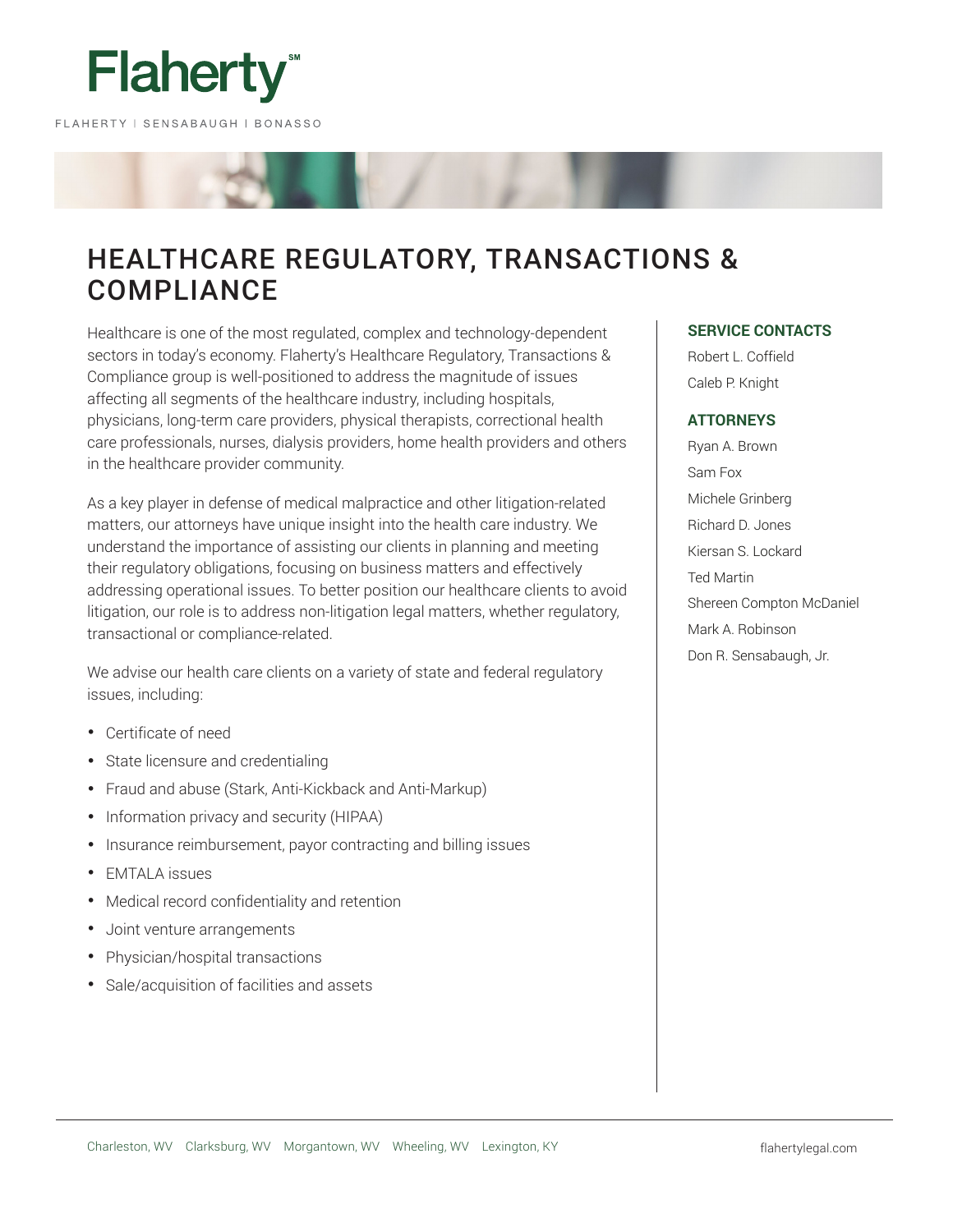

# **NOTEWORTHY**

Counsel to Meridian Behavioral Health Systems in Acquisition of Highland Hospital

# **INSIGHTS**

June 2022

# BOB COFFIELD MANAGING CON AND REGULATORY APPROVALS FOR CORNERSTONE HEALTHCARE GROUP **ACQUISITION**

Louisville, Kentucky-based ScionHealth has entered into a definitive agreement to acquire Dallas-based Cornerstone Healthcare Group, an organization with 16 locations of specialty hospitals, senior living facilities, and a behavioral health facility. Flaherty attorney Bob ...

#### June 2022

# BOB COFFIELD SERVING AS TRANSACTION COUNSEL FOR PLEASANT VALLEY HOSPITAL IN ACQUISITION

Cabell Huntington Hospital (CHH) and Pleasant Valley Hospital (PVH) have signed a Letter of Intent, effective May 31, 2022, to solidify and expand their relationship from their 2013 Management Services Agreement by joining CHH and becoming a part of the Mountain Health Network.

The ...

## June 2022

# CHAMBERS USA RECOGNIZES FIVE FLAHERTY ATTORNEYS

Five Flaherty Sensabaugh Bonasso attorneys were recently ranked in the 2022 edition of Chambers USA.

- Michael Bonasso Litigation: General Commercial (Senior Statesman)
- Robert L. Coffield Healthcare
- Thomas V. Flaherty Litigation: General Commercial (Senior Statesman)

## May 2022

# 14 FLAHERTY ATTORNEYS RECOGNIZED BY SUPER LAWYERS

Flaherty Sensabaugh Bonasso PLLC is pleased to announce that 14 of the firm's attorneys have been named to the 2022 list of West Virginia Super Lawyers and Rising Stars.

No more than 5 percent of a state's lawyers are named to the Super Lawyers list, with just 2.5 percent of a state's ...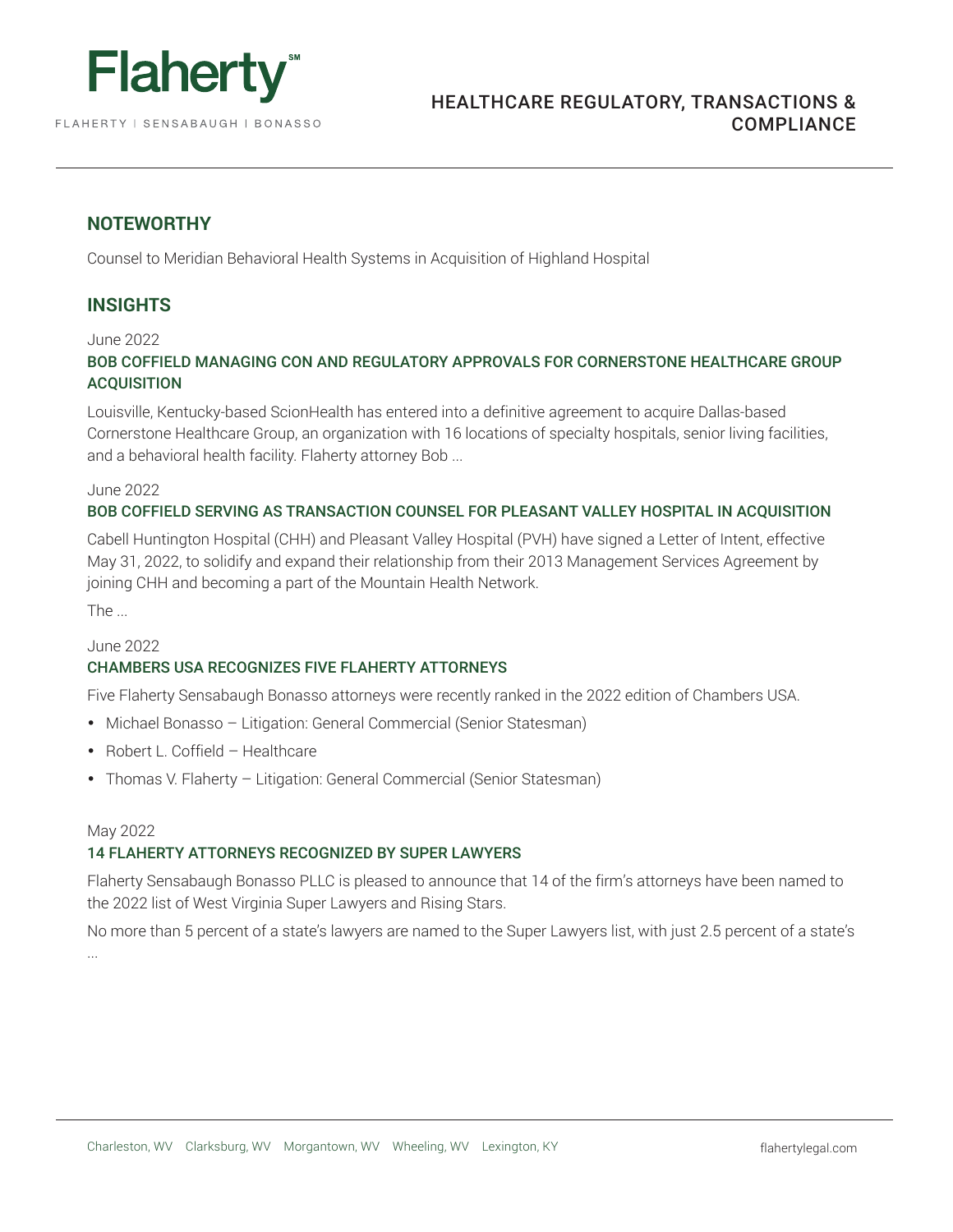

FLAHERTY | SENSABAUGH | BONASSO

# HEALTHCARE REGULATORY, TRANSACTIONS & COMPLIANCE

#### March 2022

# FLAHERTY WELCOMES BACK ATTORNEY KIERSAN S. LOCKARD

Flaherty is pleased to announce that attorney, Kiersan S. Lockard, has returned to the firm.

Kiersan Lockard initially joined the Charleston office in 2011 and was recently welcomed back. As a member of our healthcare law practice group, Kiersan has focused her practice on providing legal ...

# November 4, 2021

# FLAHERTY RANKED AMONG U.S. NEWS-BEST LAWYERS "BEST LAW FIRMS"

Flaherty Sensabaugh Bonasso PLLC is pleased to announce that the firm received first-tier rankings in 16 practice areas across two metropolitan areas, Charleston and Morgantown, West Virginia, in the 2022 edition of U.S. News-Best Lawyers "Best Law Firms" Rankings.

Firms are ...

#### August 2021

## TWENTY-EIGHT FLAHERTY SENSABAUGH BONASSO ATTORNEYS RECOGNIZED BY BEST LAWYERS®

Flaherty Sensabaugh Bonasso is pleased to announce that twenty-eight of the firm's attorneys have been selected for inclusion in the 2022 edition of *The Best Lawyers in America©* or *Best Lawyers: Ones to Watch.*

Additionally, Sam Fox was named *Best Lawyers* 2022 Lawyer of the Year ...

#### July 2021

# CALEB KNIGHT SELECTED AS YOUNG PROFESSIONAL DELEGATE TO THE BOARD FOR AHLA YOUNG PROFESSIONALS COUNCIL

Caleb Knight was selected by the American Health Lawyers Association (AHLA) to serve as Young Professional Delegate to the Board of the Young Professionals Council. His term is for one year, effective July 1, 2021. AHLA is the nation's largest educational organization devoted to legal ...

#### May 2021

## CHAMBERS USA RECOGNIZES FLAHERTY SENSABAUGH BONASSO ATTORNEYS

Five Flaherty Sensabaugh Bonasso attorneys were recently ranked in the 2021 edition of Chambers USA.

Michael Bonasso – Litigation: General Commercial (Senior Statesman)

Robert L. Coffield – Corporate/Commercial: Healthcare

Thomas V. Flaherty – Litigation: General ...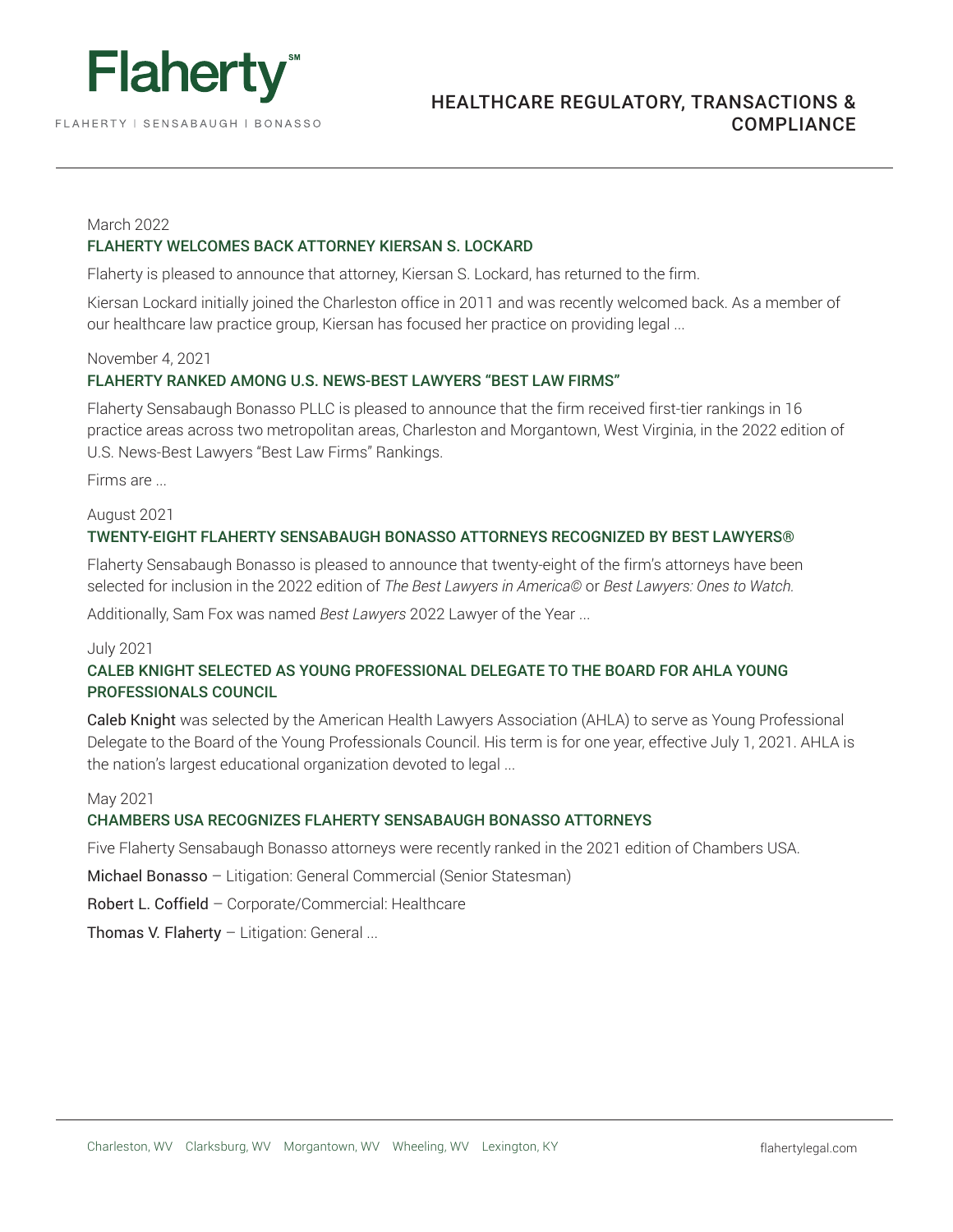

FLAHERTY | SENSABAUGH | BONASSO

## May 2021

## 16 FLAHERTY SENSABAUGH BONASSO ATTORNEYS RECOGNIZED BY SUPER LAWYERS

Flaherty Sensabaugh Bonasso is pleased to announce that 16 of the firm's attorneys have been named to the 2021 list of West Virginia Super Lawyers and Rising Stars.

No more than 5 percent of a state's lawyers are named to the Super Lawyers list with just 2.5 percent of a state's lawyers ...

# November 2020

# FLAHERTY SENSABAUGH BONASSO RANKED AMONG U.S. NEWS-BEST LAWYERS "BEST LAW FIRMS."

Flaherty Sensabaugh Bonasso is pleased to announce that the firm received first-tier rankings in 16 practice areas across two metropolitan areas, Charleston and Morgantown, West Virginia, in the 2021 edition of *U.S. News-Best Lawyers* "Best Law Firms" Rankings.

Firms are recognized for ...

## August 2020

# THIRTY FLAHERTY SENSABAUGH BONASSO ATTORNEYS RECOGNIZED BY BEST LAWYERS®

Flaherty Sensabaugh Bonasso is pleased to announce that thirty of the firm's attorneys have been selected for inclusion in the 2021 edition of *The Best Lawyers in America©* or *Best Lawyers: Ones to Watch.*

Additionally, three Flaherty attorneys were named as *Best Lawyers* 2021 Lawyers of the ...

#### June 2020

# CALEB KNIGHT SELECTED AS VICE CHAIR OF EDUCATIONAL CONTENT FOR AHLA YOUNG PROFESSIONALS **COUNCIL**

Caleb Knight was selected by the American Health Lawyers Association (AHLA) to serve a fourth term on its Young Professionals Council. In addition, he was named Vice Chair of Educational Content for the group. His term is for one year, effective July 1, 2020. AHLA is the nation's largest ...

#### April 2020

## NEW SECTIONS IN WEST VIRGINIA CODE RELATING TO TELEHEALTH

#### Alert by David Givens

West Virginia House Bill 4003 passed on March 7, 2020, adding new sections to the West Virginia Code relating to telehealth. These sections require health insurance coverage for certain telehealth services provided after July 1, 2020, and direct health care boards to ...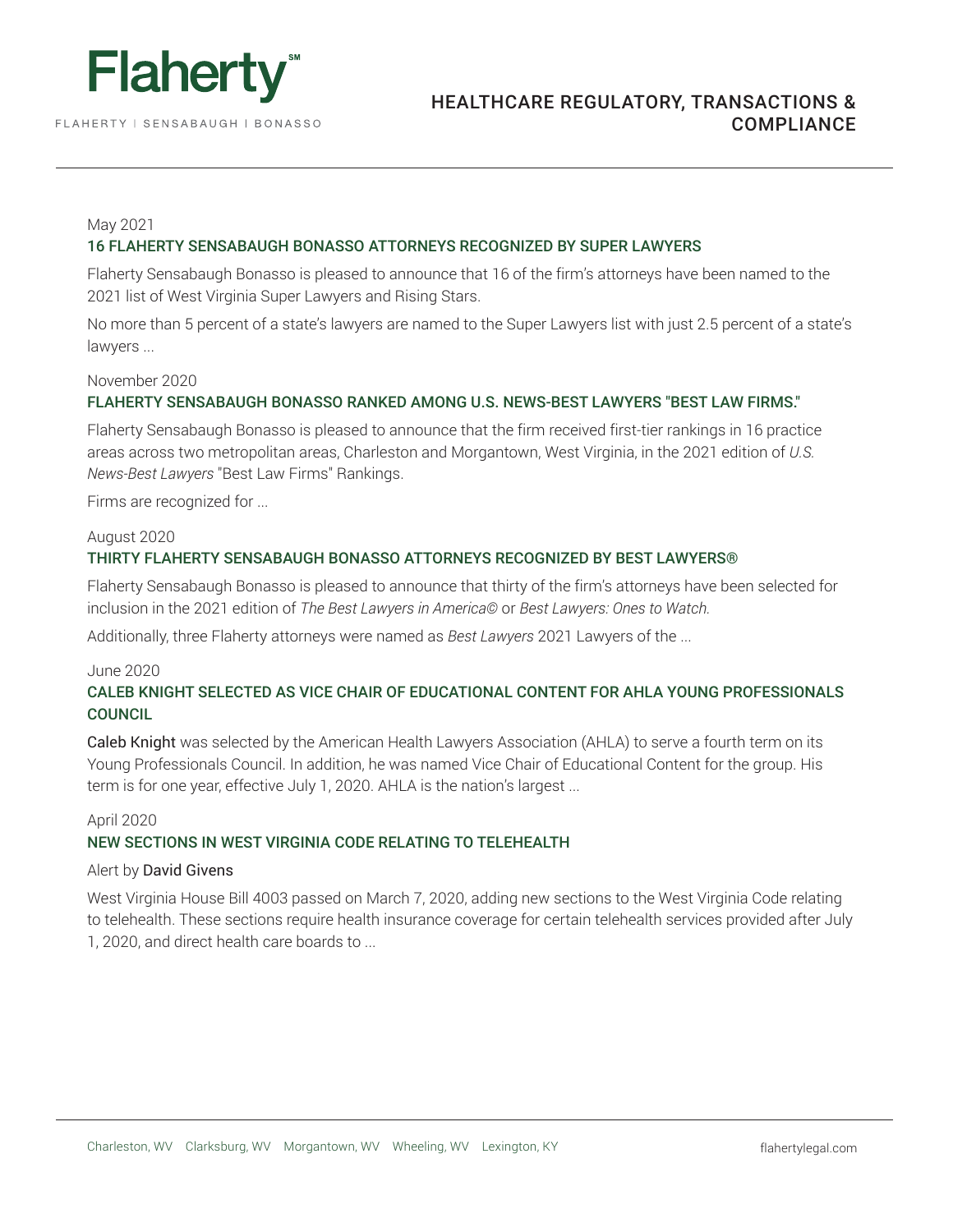

HEALTHCARE REGULATORY, TRANSACTIONS & COMPLIANCE

# April 2020

# TEMPORARY AND EMERGENCY CHANGES TO MEDICARE'S PAYMENT OF VIRTUAL SERVICES

#### Alert by David Givens

The Centers for Medicare & Medicaid Services (CMS) is expanding access to telehealth services on a temporary and emergency basis retroactive to March 1, 2020. Telehealth, or Telemedicine, refers to the exchange of medical information from one site to another through ...

# April 2020

# CHAMBERS USA RECOGNIZES FLAHERTY SENSABAUGH BONASSO AS "TOP RANKED"

The 2020 edition of Chambers USA recognizes Flaherty Sensabaugh Bonasso as "Top Ranked" for General Commercial Litigation.

"The team is known for a deep bench serving national and multinational companies from the manufacturing, healthcare and automotive sectors with noted ...

## April 2020

# 17 FLAHERTY SENSABAUGH BONASSO ATTORNEYS RECOGNIZED BY SUPER LAWYERS

Flaherty Sensabaugh Bonasso is pleased to announce that 17 of the firm's attorneys have been named to the 2020 list of West Virginia Super Lawyers and Rising Stars.

No more than 5 percent of a state's lawyers are named to the Super Lawyers list with just 2.5 percent of a state's lawyers ...

# March 2020

# W.VA. BOARD OF MEDICINE AND W.VA. BOARD OF OSTEOPATHIC MEDICINE DEVELOP PROCEDURES FOR EMERGENCY TEMPORARY PERMITS

#### Alert By Shereen Compton McDaniel

To streamline the process for out-of-state or retired practitioners to provide vital health care services in West Virginia during the COVID-19 pandemic, both the West Virginia Board of Medicine and West Virginia Board of Osteopathic Medicine have ...

## March 2020

# OFFICE FOR CIVIL RIGHTS ISSUES GUIDANCE ON HOW COVERED ENTITIES MAY DISCLOSE PHI ABOUT AN INDIVIDUAL INFECTED/EXPOSED TO COVID-19

As published by Bob Coffield on The Health Care Law Blog

## 3/26/20

On March 24, 2020, the Office for Civil Rights (OCR), U.S Department of Health and Human Services issued the following guidance document related to the ongoing COVID crisis, COVID-19 and HIPAA: Disclosures to law ...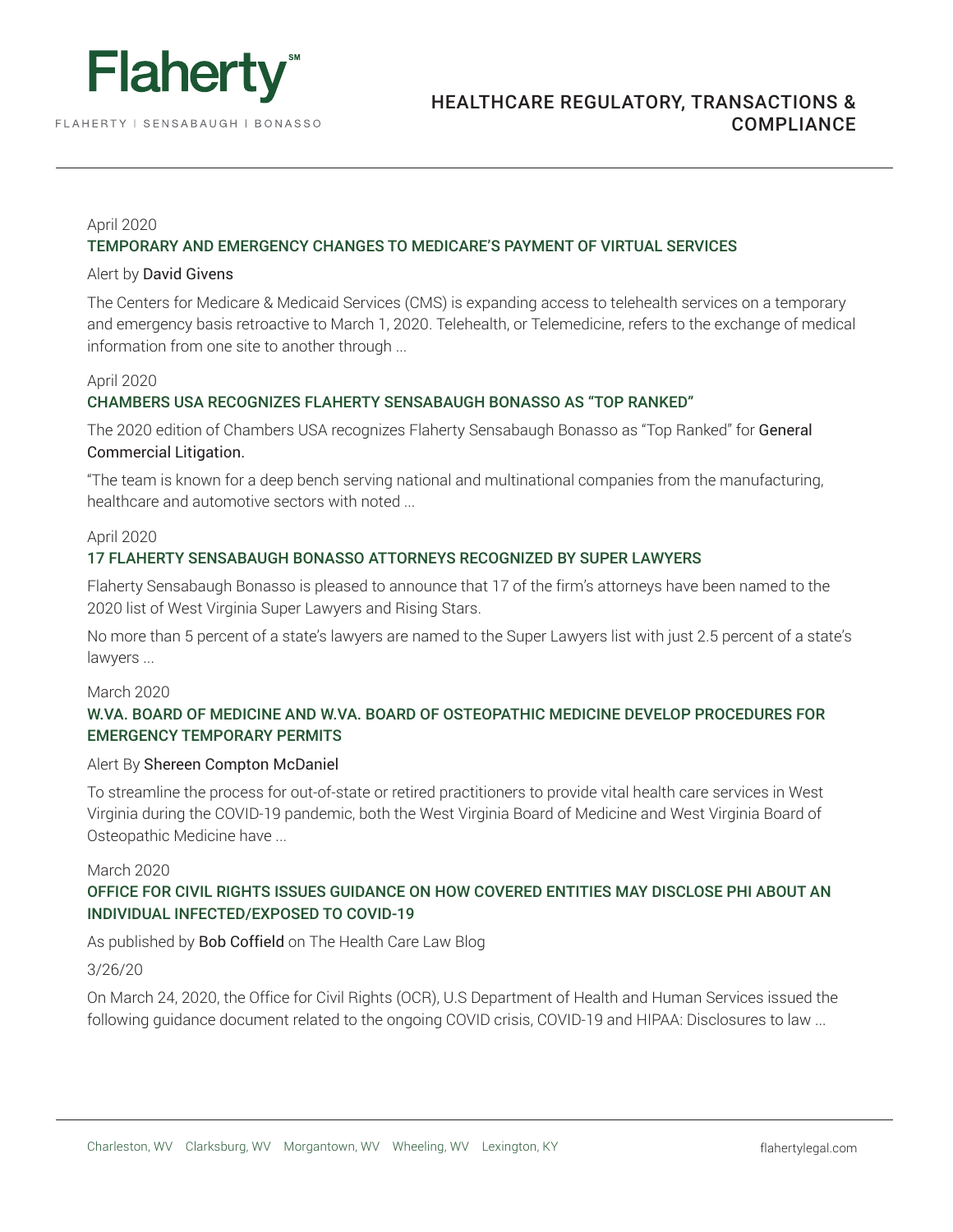

# March 2020

# SHIELDING PATIENTS FROM SOCIAL MEDIA: HOW HEALTHCARE FACILITIES CAN PROTECT PATIENT PRIVACY AND LIMIT LIABILITY

An article by attorney Morgan Villers titled "Shielding Patients from Social Media: How Healthcare Facilities Can Protect Patient Privacy and Limit Liability" was recently published in USLAW Magazine, an in-depth publication produced twice annually and designed to address legal ...

## March 2020

# COVID-19: GOVERNMENTAL REACTION, REGULATORY CHANGES, AND YOUR HEALTH CARE PRACTICE

As COVID-19 continues to spread and we as a country continue to react, laws and regulations will be rapidly changing. We at Flaherty stand ready to help assist you and your efforts to respond to this public health crisis. If you have questions or concerns, please do not hesitate to reach out to us ...

## November 2019

# FLAHERTY SENSABAUGH BONASSO RANKED AMONG U.S NEWS AND WORLD REPORT "BEST LAW FIRMS"

Flaherty Sensabaugh Bonasso is pleased to announce that the firm received first-tier rankings in 15 practice areas across two metropolitan areas, Charleston and Morgantown, West Virginia, in the latest edition of *U.S. News – Best Lawyers®* 2020 "Best Law Firms" Rankings.

## August 2019

# FLAHERTY SENSABAUGH BONASSO ATTORNEYS RECOGNIZED BY THE BEST LAWYERS IN AMERICA© 2020

Flaherty Sensabaugh Bonasso PLLC is proud to announce that 21 of the firm's attorneys have been selected for inclusion in the 2020 edition of *The Best Lawyers in America*.

Additionally, four Flaherty attorneys were named as *Best Lawyers®* 2020 Lawyers of the Year. Only one lawyer in each area ...

# June 2019

# CALEB KNIGHT APPOINTED TO THE AHLA YOUNG PROFESSIONALS COUNCIL

Caleb Knight was selected by the American Health Lawyers Association (AHLA) to serve a third term on its Young Professionals Council. AHLA is the nation's largest educational organization devoted to legal issues in the healthcare field. The Young Professionals Council is the ...